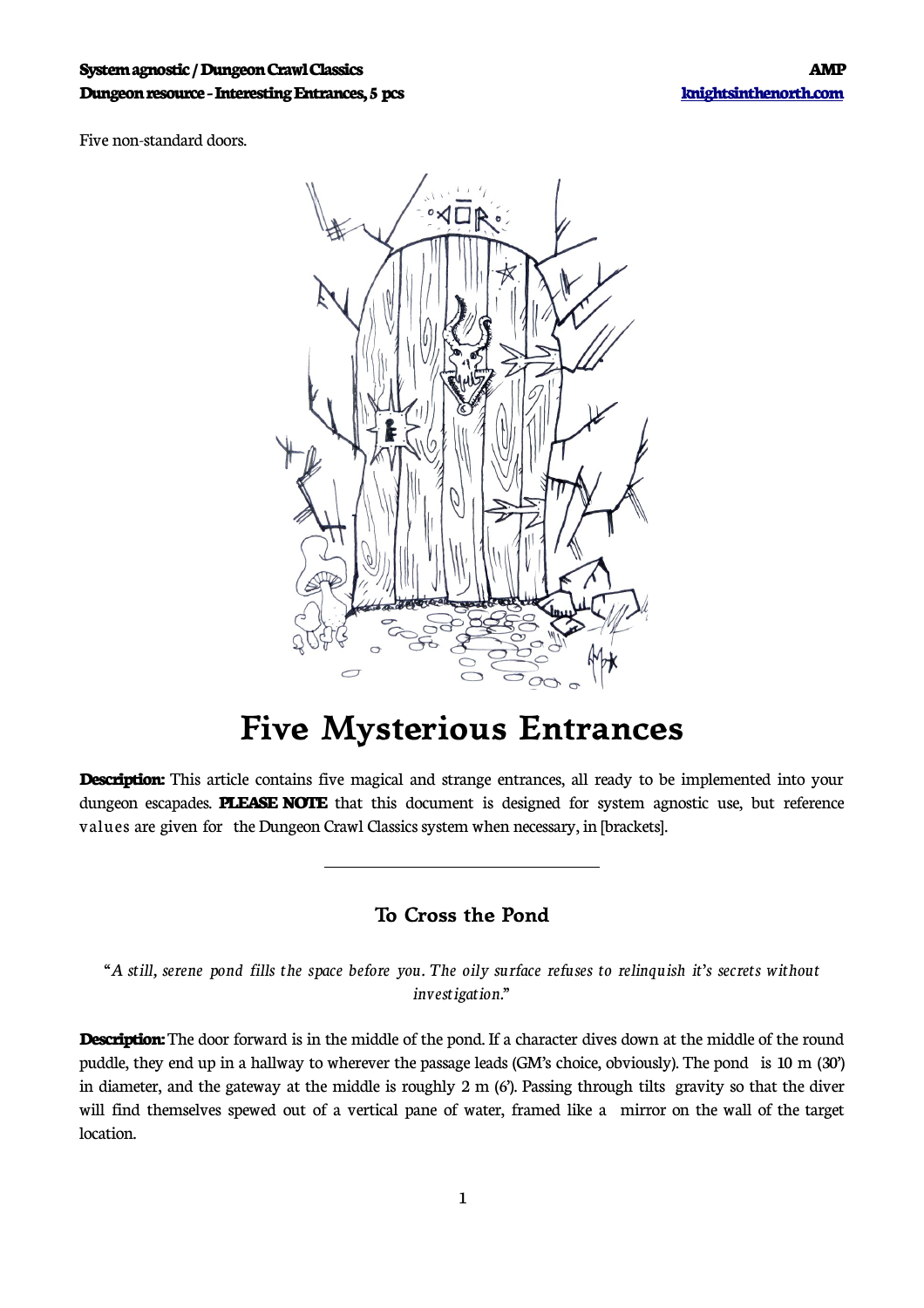The pond detects as magical, but obviously this entrance may require giving additional hints to the players: perhaps they've heard tell of a magical entrance beforehand, or there are clear tracks leading into the water, but not out of it.

For additional challenge, GMs can:

• Include a swim roll to enter the gateway [DC 12].

 $\overline{a}$ 

- Slap the divers with a little damage on entry, as they fall on their faces on the dungeon floor [1d3].
- Make the pond frozen, causing whatever challenges you see fit. Recognizing the portal will obviously be more challenging, as well as gaining entry to it (diving into freezing water should require a save [Will DC 6] to work up the nerve to do it, and another save to resist the effects of the cold [Fort DC 10 or 1d3 damage, each round spent in the water]).

### **The Twice-Locked-Thrice-Cocked-Knock-Shocker[1](#page-1-0)**

*"You feel like you were lucky to find the first lock. Then you found the second.And the third…*

*After a while of searching the wall for locks, you look at the five keyholes and sigh.*

*This is not going to be nice. Or safe."*

This is a door for professional thieves. Actually, it is not so much a door as a number of locks set into a wall. Some of the locks are simply traps, while a few of them need to be opened successfully to gain access to the aperture.

The base version described here has five locks, two of which must be undone to open the door; the remaining three are simply traps, which will all actually be worse for the picker if they succeed.

If searched for traps, the "door" marks as trapped, and all of the locks mark as trapped. Very high or critical rolls should reward the players with one of the correct locks. The structure is mechanical, and consists of an intricately-structured wall.

The locks to open the door are visually marked with a simple cue hidden into the locks' decoration, discoverable with a detailed search. This should ideally be done as a verbal (or visual) puzzle, rewarding the players for asking questions and investigation rather than simply rolling dice. GMs are encouraged to come up with their own lock sets, below are a few examples:

1. A humble set, where the material and condition of the lock marks the correct locks to open:

*"Three of the locks on the wall are polished brass, with subtle gold trimmings accentuating the fine filigree decoration. The remaining two are in rough shape, covered in verdigris and wear."*

<span id="page-1-0"></span><sup>1</sup> The idea for this entrance is totally borrowed from a Critical Role episode (link [here](https://www.youtube.com/watch?v=1cbxJRfvBtI&feature=youtu.be&t=11136)), so at the very least inspirational credit goes to Matt Mercer.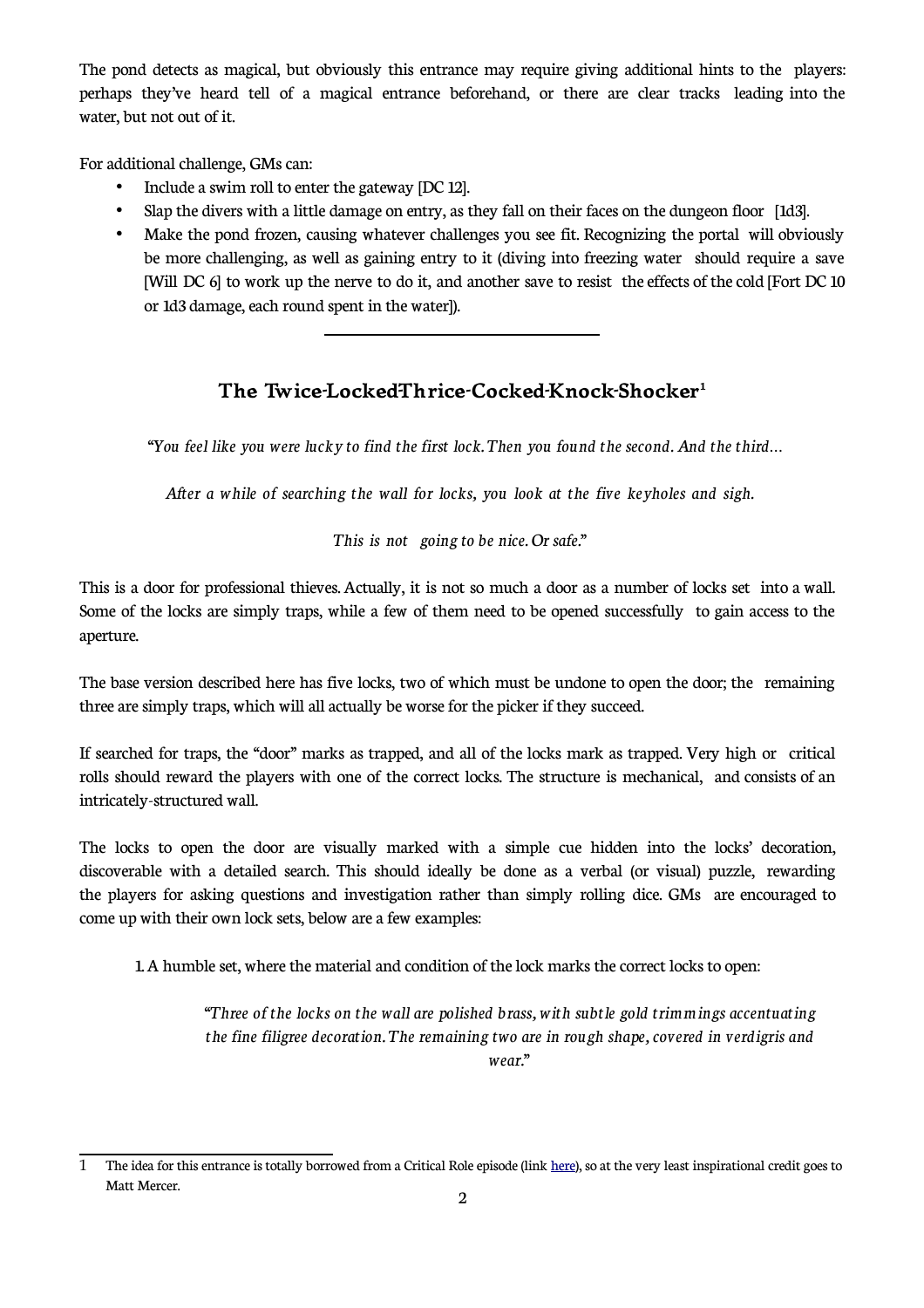2. A minimalist design, with an unpleasant twist: the target locks are decorated with skulls, while the trapped locks are simply unadorned:

*"Of the five locks, two are adorned with grimacing skulls, grinning from the rough ironwork. The remaining three lock faces are entirelywithout decoration."*

3. A maritime themed lock setup: the nautical beasts mark the correct locks, as they guide the way to open seas:

*"The locks are of masterful quality, with intricate decorations carved into the brasswork. There is a lock decorated with two deer heads, with the horns twisting into strange shapes. Another lock's face is adorned with a stylized octopus. The third lock features a pair of rampant lions. The* fourth lock depicts a couple of snarling boar snouts. The final, fifth lock has a shark's open mouth *framing the keyhole."*

The lock difficulty should be varied based on the party's skill level [DC 10 for low levels, DC 15 for higher levels, or GMs discretion]. As the locks are worked on, consult the following table. Correct locks trigger no traps when unlocked, but cause a random minor trap effect if the attempt to unlock them fails. Trapped locks cause a minor effect if the pick attempt fails, but trigger a larger effect if successfully picked – after all, anyone good enough to pick one of the locks but still clueless to the doors true trick must be a dangerous challenger to the thieves beyond!

| TABLE A: The Twice-LockedThrice-Cocked-Knock-Shocker |                                                                                                                                                                                                                                                                                               |                                                                                                                                                                                                                                                                  |  |  |
|------------------------------------------------------|-----------------------------------------------------------------------------------------------------------------------------------------------------------------------------------------------------------------------------------------------------------------------------------------------|------------------------------------------------------------------------------------------------------------------------------------------------------------------------------------------------------------------------------------------------------------------|--|--|
| D <sub>4</sub>                                       | Pick attempt failed (minor trap)                                                                                                                                                                                                                                                              | Pick attempt successful (major trap)                                                                                                                                                                                                                             |  |  |
| $\mathbf{1}$                                         | <b>Razor Trap:</b> A number of small razor blades<br>click out from the lock's casing, causing 1d4<br>points of damage and severing 1d4 fingers clean<br>off unless a save is made [Ref DC 12].                                                                                               | <b>Blade Storm:</b> A plethora of spinning blades is<br>ejected from the door, causing damage [1d8] on<br>everyone within 10 m (30') of the gateway<br>unless a save is made [Ref DC 16].                                                                        |  |  |
| $\overline{2}$                                       | <b>Noxious Dust:</b> A small puff of fine dust is<br>ejected from the keyhole, causing nausea<br>and sneezing to the character picking the<br>lock [-2 to all rolls for 1d6 turns].                                                                                                           | Acid Spray: With a mighty hiss, a spray of<br>acid is released from a hidden nozzle. All<br>creatures within $6 \text{ m}$ (15') of the door suffer<br>damage from the spray [4d4], which is<br>halved on a successful save [DC 14].                             |  |  |
| 3                                                    | <b>Alarm:</b> Bells begin clanging on the other side of<br>the door. Roll on the dungeon's random<br>encounter table or just add a few enemies on the<br>other side [i.e. duplicate a suitable encounter<br>from the adventure]: the party has to face the<br>result once they open the door. | <b>Red Alert!:</b> A clamour of klaxons, horns and<br>bells rings on the other side of the door.<br>Increase the difficulty of all encounters in the<br>dungeon [by adding a few suitable enemies to<br>each encounter].                                         |  |  |
| $\overline{4}$                                       | <b>Marked:</b> The trap spews indelible paint on the<br>picker's hands. The paint marks the character as<br>a thief in the local region, and takes 1d12<br>months to wear off.                                                                                                                | <b>Poison Needles:</b> Hidden holes in the doorway<br>spew out poisoned projectiles. All characters<br>within $8 \text{ m}$ (25) of the entrance are hit [Ref DC<br>12 to avoid] and poisoned if a save is failed<br>[Black Widow poison, DCC rulebook pg. 446]. |  |  |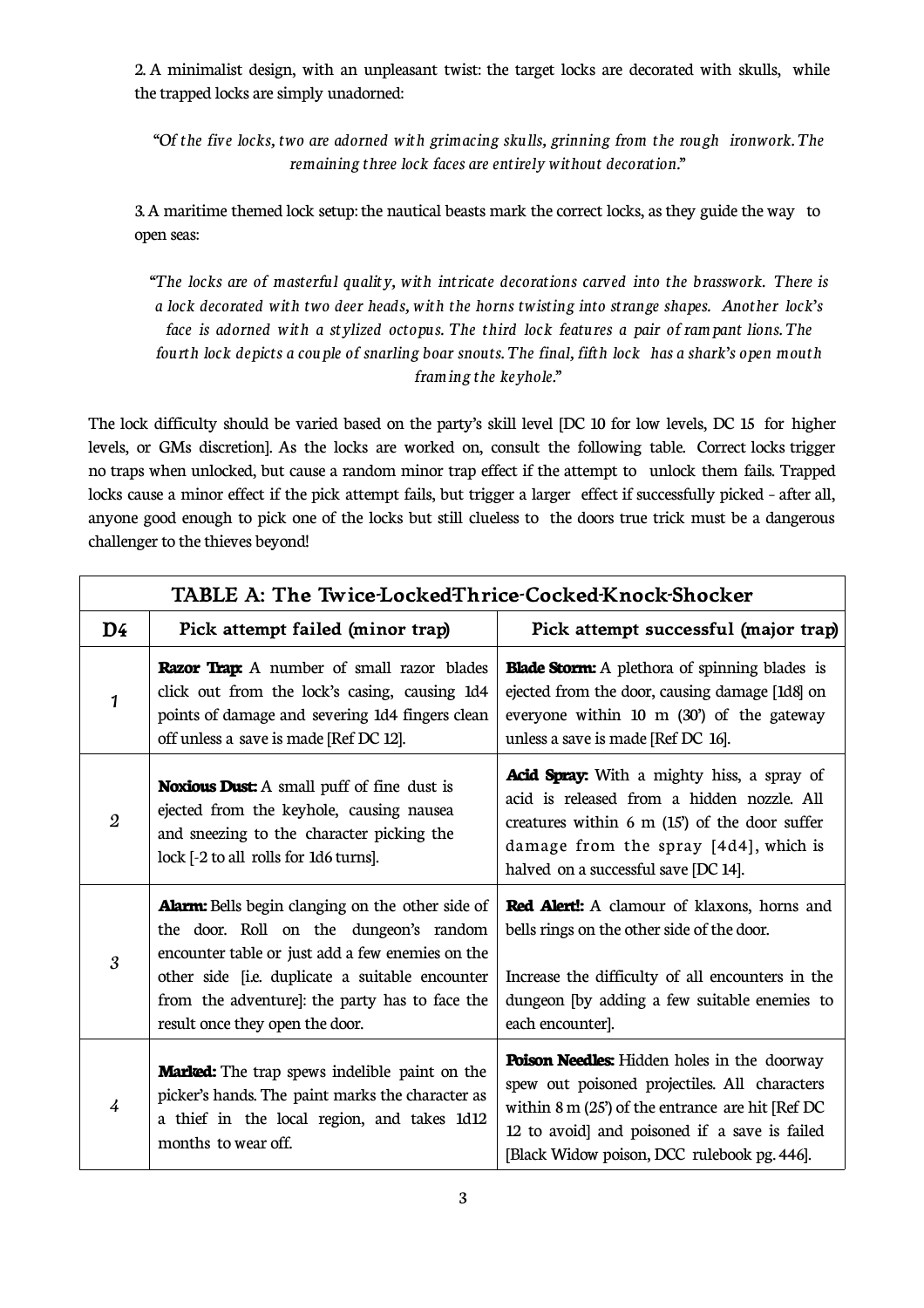Note that characters may have gained keys for one or more locks (this is a good option for parties without thieves). You can vary the difficulty of this door by reducing or increasing the number of locks (I suggest keeping up a rough 1:2 ratio between actual locks and traps).

### **The Proverbial Door**

 $\overline{\phantom{a}}$ 

"A massive and polished oaken door stands before you. The hinges and nails are gleaming brass, and there is *no handle or keyhole visible. A golden, faun-faced knocker grins sardonically at you."*

When the knocker is used, roll on the below table. The grinning face will utter one of the options in column A (bonus points for the GM for doing this with a pencil between their jaws).

| <b>TABLE B: The Proverbial Proverbs</b> |                                         |                                             |  |
|-----------------------------------------|-----------------------------------------|---------------------------------------------|--|
| D <sub>12</sub>                         | First half of proverb                   | Second half of proverb                      |  |
| 1                                       | "Curiosity killed the cat"              | "but satisfaction brought it back."         |  |
| $\overline{2}$                          | "It never rains"                        | "but it pours."                             |  |
| 3                                       | "Doubt your luck and it won't fail you" | "but trust it and it will be gone."         |  |
| 4                                       | "Pain mars the body"                    | "but clears the mind."                      |  |
| 5                                       | "The map is not the territory"          | " the menu is not the meal."                |  |
| 6                                       | "A journey of a thousand miles begins"  | ".with a single step."                      |  |
| $\overline{\mathcal{C}}$                | "Better the devil you know"             | "than a demon you don't."                   |  |
| 8                                       | "Eat, drink, and be merry               | "for tomorrow you die!"                     |  |
| 9                                       | "He who fights and runs away"           | "may live to fight another day."            |  |
| 10                                      | "Jack of all trades, master of none"    | ".always better that than a master of one." |  |
| 11                                      | "Live for today"                        | "for tomorrow never comes."                 |  |
| 12                                      | "Nothing is certain"                    | "but death and taxes."                      |  |

If the party answers with the matching entry for column B (or an approximation thereof), the door opens. If the party fails to answer correctly (GM's discretion) roll on the following table, or choose a fitting punishment:

| <b>TABLE C: The Proverbial Consequences</b> |                                                                                                                                                                                                                                                                                                                                                                           |  |  |
|---------------------------------------------|---------------------------------------------------------------------------------------------------------------------------------------------------------------------------------------------------------------------------------------------------------------------------------------------------------------------------------------------------------------------------|--|--|
| $D4 + PER \mod$                             | Result                                                                                                                                                                                                                                                                                                                                                                    |  |  |
|                                             | <b>Distress:</b> The group's attempt at insight is so painfully ridiculous that the satyr-visage<br>shrieks in pain. All creatures within 3 m (15') take sonic damage [1d6] with no save.                                                                                                                                                                                 |  |  |
| $\overline{2}$                              | <b>Confusion:</b> The faunish face holding the knocker starts considering the the party's<br>suggestion, trying to make their incongruent expressions fit the enchantment controlling it.<br>Party has to suffer the effects of time before trying again (wait the equivalent of a long rest,<br>or roll on the random encounter table for the dungeon, GM's discretion). |  |  |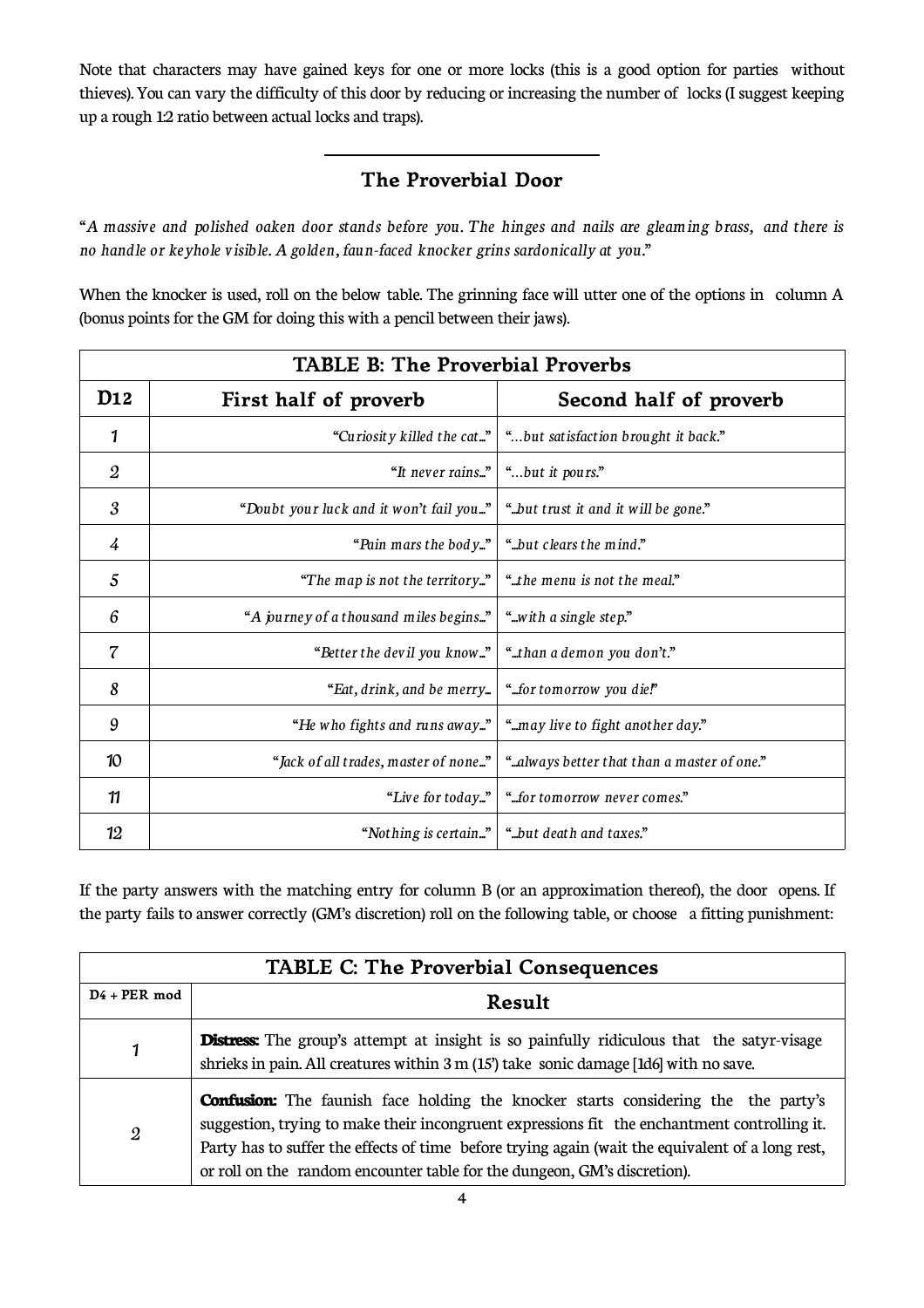| 3 | <b>ALARM:</b> The suggested solution was obviously wrong, but the knocker just smiles. Roll on<br>the dungeon's random encounter table or just add a few suiting creeps on the other side [i.e.]<br>duplicate a suitable encounter from the adventure]: the party has to face the result once they<br>open the door.  |
|---|-----------------------------------------------------------------------------------------------------------------------------------------------------------------------------------------------------------------------------------------------------------------------------------------------------------------------|
| 4 | <b>Derision:</b> The satyrian face loses composure entirely, laughing so harshly at the character's<br>incomprehensible attempt at wisdom that it drops the knocker out of it's mouth, and has to<br>be helped to hold it (with possible diplomacy rolls to make it do so) in order to try opening<br>the door again. |

The demon bound to the knocker is under a curse to only unlock the door after a proverb is completed successfully, but has some independence: friendly characters may be able to glean tips or other information from the creature. The door itself is well made but not particularly sturdy, and can be taken down with sufficient damage (average AC, roughly as many HP as a couple of orcs), but if attacked the knocker screams in ALARM (see table B above). The door detects as magical, with a focus on the knocker.

## **The Devil's Door**

 $\overline{a}$ 

 $\overline{a}$ 

*"Before you stans an infernal aperture made of flesh, bone, and rough black scales. Horns grow from darkened muscles, and an evil face glares at you with cinderous eyes. A baleful voice resonates from a fanged mouth, beckoning you forward."*

This door is cursed with a powerful devil, and it's presence warps the very reality around it. The devil in the door is very ready to bargain with the characters, but will demand ludicrous trades or answers to impossible and inane riddles in order to grant passage.

The devil has been geased to only open the door if a suitable hand sign is presented before it, but part of its task is not to directly reveal this information. Suitable hand signs include the horns (index and pinky up, middle and ring fingers held down with thumb), a ward against evil eye (fist with thumb out between index and middle finger) or even just the bird (middle finger up, but you already know that).

This door is mostly a chance for some fun in-character interaction, and the GM should allow for suitable rolls [skills, INT, PER, spell check, etc.] during the encounter to discern the true purpose of the devil.

If the party attacks the door, treat it as an immobile devil creature [for ease of use, apply and modify stats for a *Barbed Salamander* or a *Minor Toadfiend f*rom pg. 402 of the DCC rulebook], it will defend itself from assault, but will stop fighting if hostilities areceased.